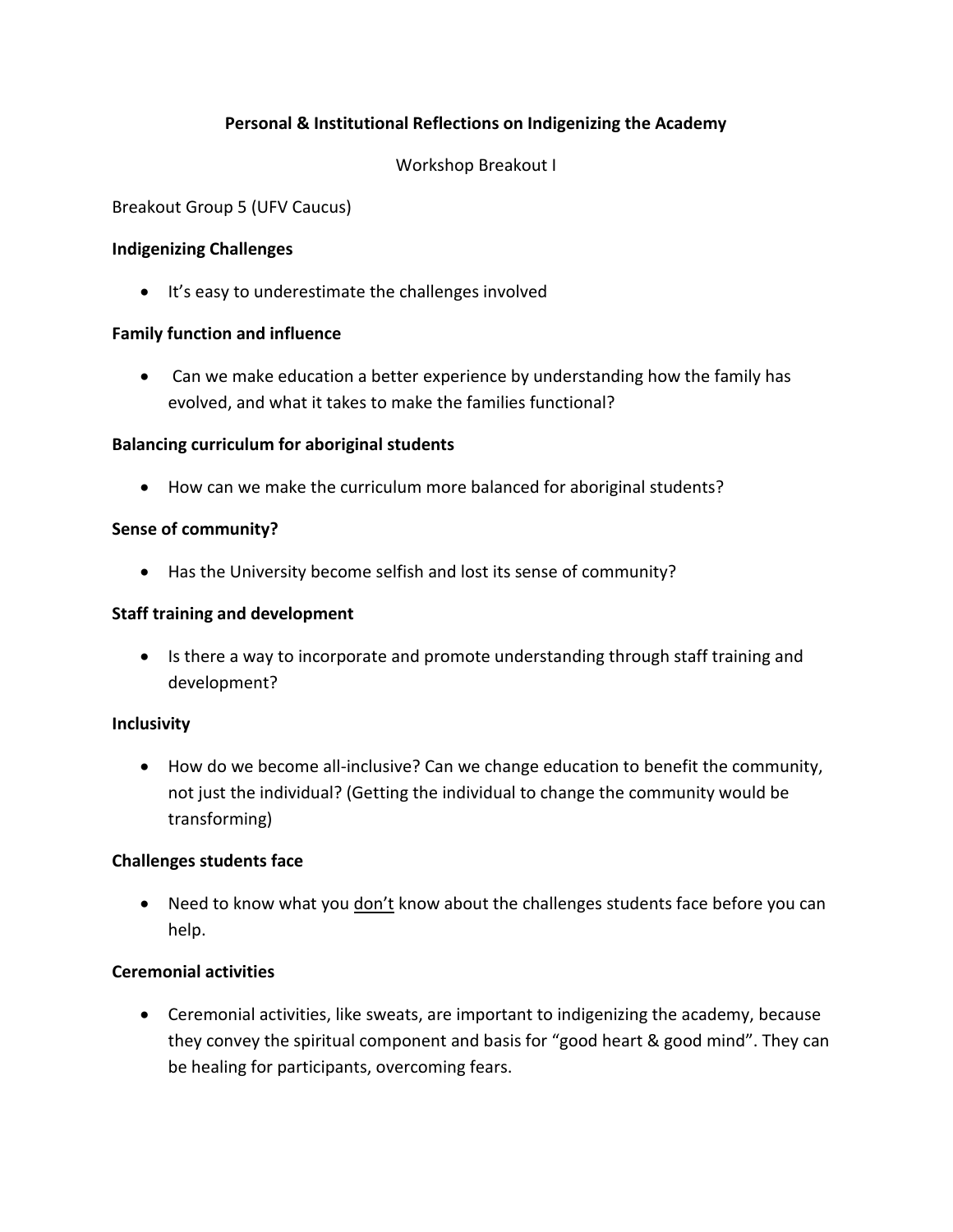### **Allies and Champions**

 $\bullet$  It's a multi-step process – we need champions and allies at different stages of the educational process. Unfortunately, people come and go, so the institutional memory gets lost.

### **Institutional memory**

 $\bullet$  It's a multi-step process – we need champions and allies at different stages of the educational process. Unfortunately, people come and go, so the institutional memory gets lost.

### **Stakeholders**

 All stakeholder groups – unions, churches, etc. – not just the academy need to participate in decolonizing the entrenched colonizing/settler mentality

### **Decolonization**

 All stakeholder groups – unions, churches, etc. – not just the academy need to participate in decolonizing the entrenched colonizing/settler mentality

### **Settler mentality**

 $\bullet$  All stakeholder groups – unions, churches, etc. – not just the academy need to participate in decolonizing the entrenched colonizing/settler mentality

### **Transformative change**

 Need to be mindful and be ready to challenge where we see the need for change; it must be transformative change.

### **Blank stare**

 Walk the talk when you go back home; get past the blank stare, don't just talk to the other person, move to action.

### **Aboriginal participation in program development**

 Can we incorporate aboriginal participation into the program development process, from the beginning?

### **Segregation**

Segregation between aboriginals and others is very strong in interior communities.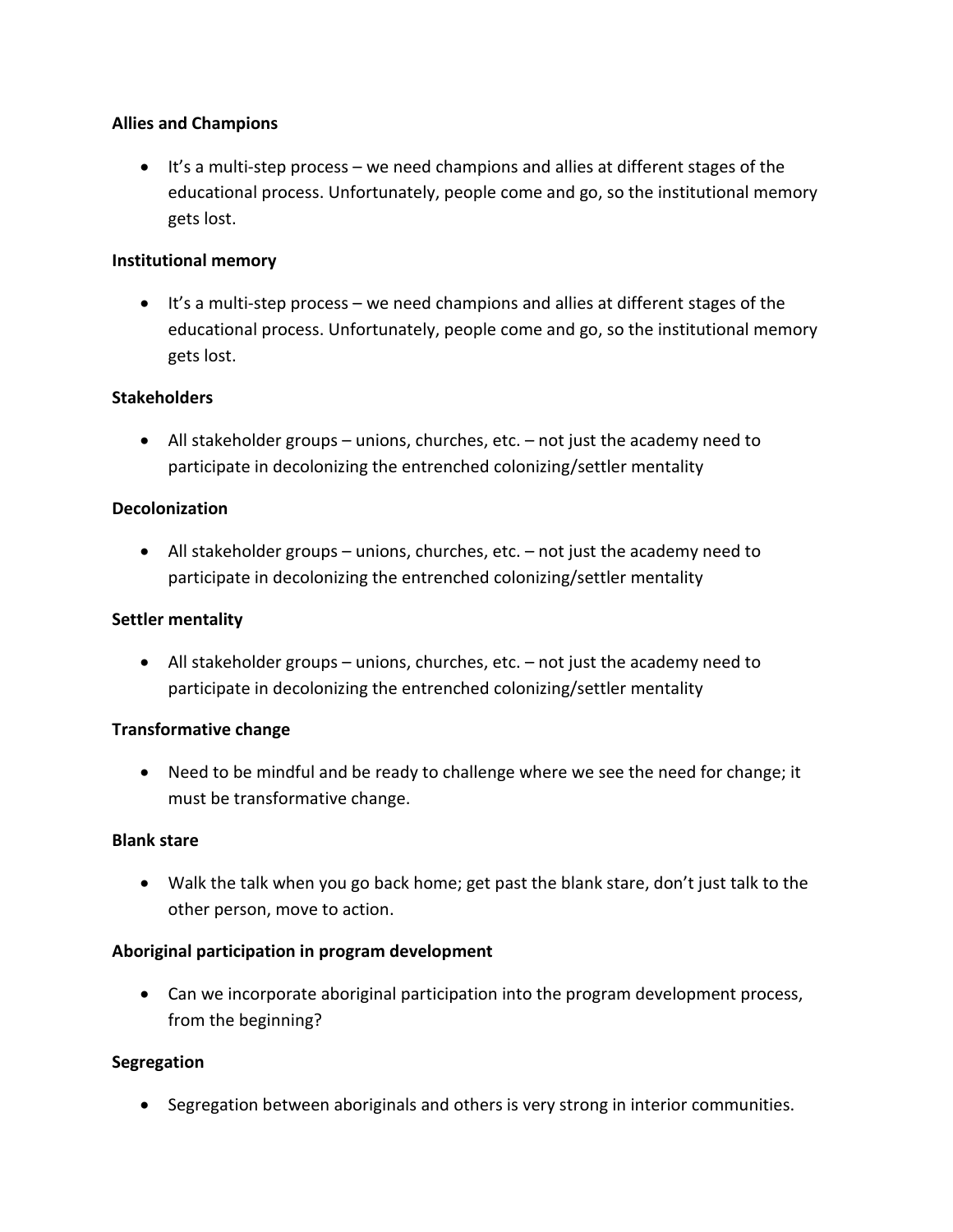### **Aboriginal and non-aboriginals**

### **Immigrants and aboriginals**

- Immigrants in particular can find it very hard to understand what's going on for aboriginal people when they (immigrants) haven't personally learned about the history in Canada
- Need for personal as well as institutional engagement.

### **Personal engagement**

Need for personal as well as institutional engagement.

### **Institutional engagement**

#### **Human Resources**

 Working in Human Resources area, there's often an institutional expectation that HR will "have the answer", but on this they don't. From HR point of view, how can we help share learning, with each other, with new hires?

### **Population**

Aboriginals comprise 3% of Canadian population (BC is almost half of that total)

### **Poverty**

85% are below the poverty line

### **Levels of education**

 $\bullet$  47% complete K – 12 system

### **Foster care**

53% of children in foster care system are aboriginal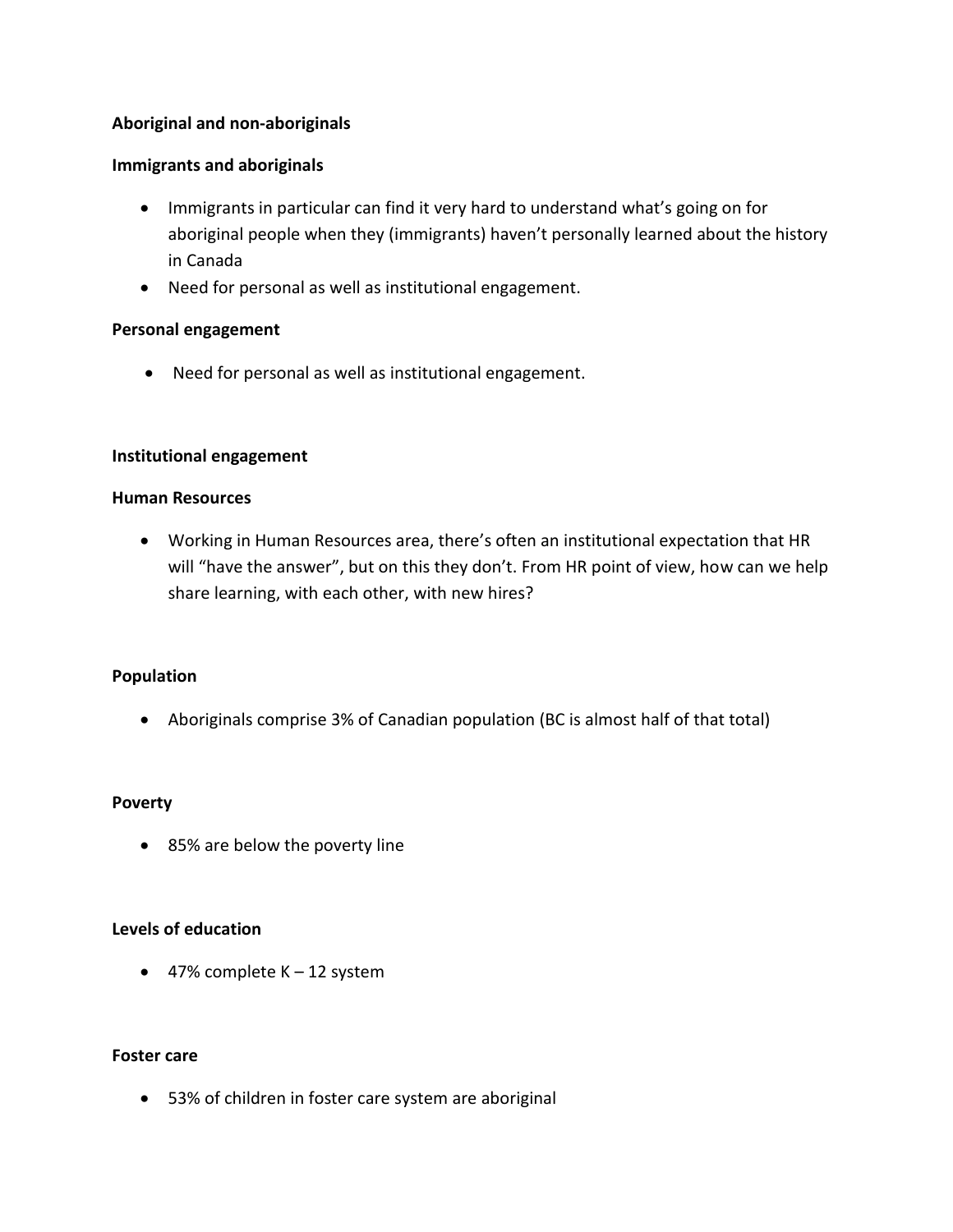### **Prison population**

40% of prison population is aboriginal

### **Rebuilding Extended family crucial**

• In the past, grandparents, aunts & uncles raised the children. Rebuilding extended family is crucial.

### **Family structure and Preparedness for university**

- Maybe white society needs to rebuild its family structure too. Get away from 'me' and back to 'we'. Not just in the aboriginal community, but wider community as well. Do kids have a strong foundation when they start education? Do college students struggle financially and resist asking for help? Do kids get taught that when you have work to do, you get it done?
- Helping students learn to be away from home is an important form of support for those going on to post-secondary education. This can go right to the level of familiar food, activities, in first steps away from home.

# **Knowledge of one's culture important**

 (Combined from several people) It's hard to hold dear what you haven't had handed down to you – several participants had grown up without knowing their background or learning their culture.

### **Tokenism/rethink the system/University as part of community**

 How do we get past tokenism and rethink the system? Maybe viewing the university as contributing to the community will help break down the barriers

# **Feminist and aboriginal research methods**

• The shift in feminist & aboriginal research methods is an important shift from working on people to working with them and for them, learning from their qualitative experience.